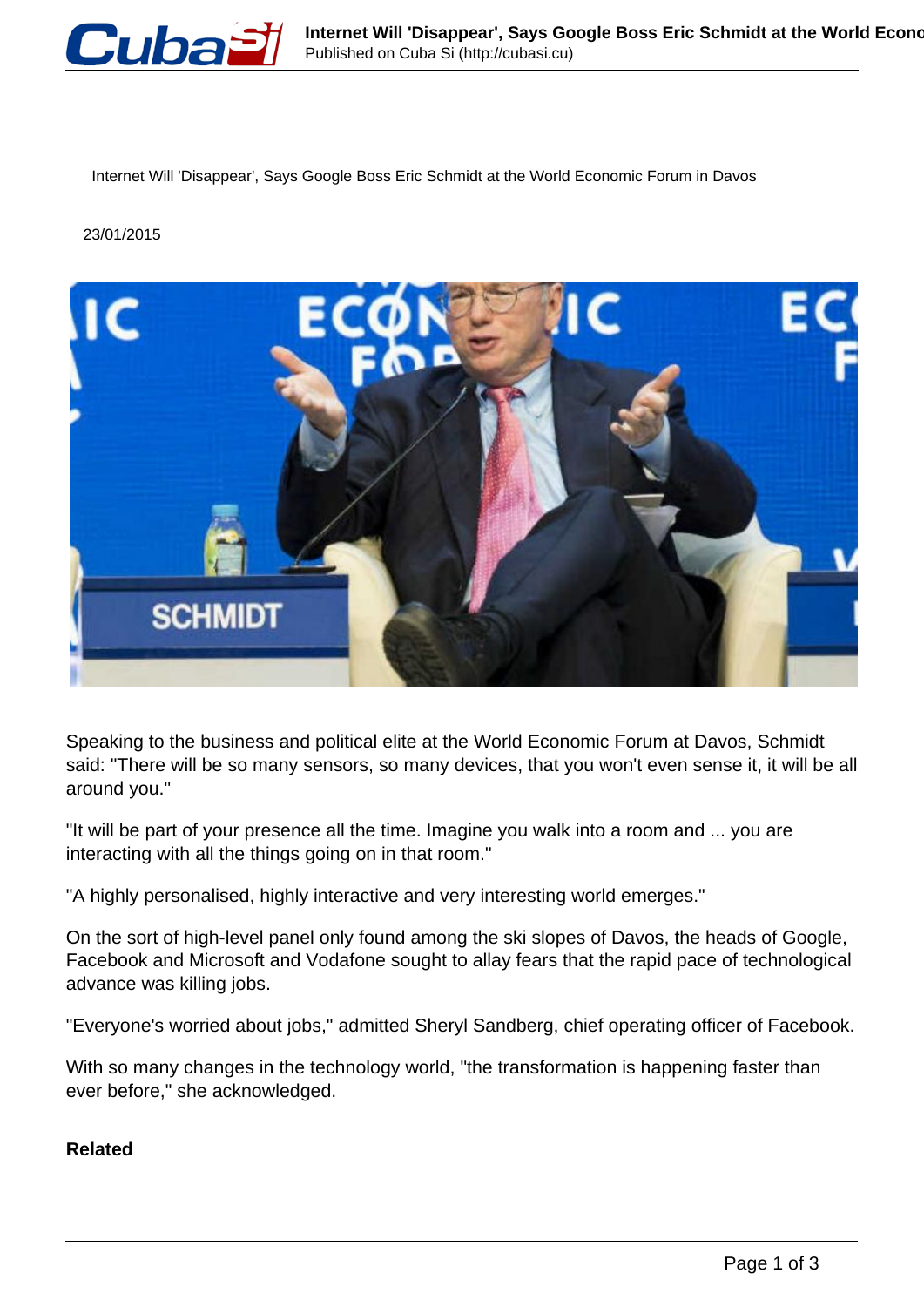- [Robust Growth Should Have Large Impact on Poor: World Bank](http://profit.ndtv.com/news/news/article-robust-growth-should-have-large-impact-on-poor-world-bank-731486?ndtv_related)
- Asset Quality to Improve with Economic Growth: Chanda Kochhar
- Who's Afraid of China's Economy Slowing? Not Alibaba's Jack Ma

"But tech creates jobs not only in the tech space but outside," she insisted.

Schmidt quoted statistics he said showed that every tech job created between five and seven jobs in a different area of the economy.

"If there were a single digital market in Europe, 400 million new and important new jobs would be created in Europe," which is suffering from stubbornly high levels of unemployment, he said.

The debate about whether technology is destroying jobs "has been around for hundreds of years", said the Google boss. What is different is the speed of change.

"It's the same that happened to the people who lost their farming jobs when the tractor came ... but ultimately a globalised solution means more equality for everyone."

## **EVERYONE HAS A VOICE**

**Cuba** 

With one of the main topics at this year's World Economic Forum being how to share out the fruits of global growth, the tech barons stressed that the greater connectivity offered by their companies ultimately helps reduce inequalities.

"Are the spoils of tech being evenly spread? That is an issue that we have to tackle head on," said Satya Nadella, chief executive of Microsoft.

"I'm optimistic, there's no question. If you are in the tech business, you have to be optimistic. Ultimately to me, it's about human capital. Tech empowers humans to do great things."

Facebook boss Sandberg said the Internet in its early forms was "all about anonymity", but now everyone was sharing everything and everyone was visible.

"Now everyone has a voice ... now everyone can post, everyone can share and that gives a voice to people who have historically not had it," she said.

Schmidt, who said he had recently come back from the reclusive state of North Korea, added he believed that technology forced potentially despotic and hermetic governments to open up as their citizens acquired more knowledge about the outside world.

"It is no longer possible for a country to step out of basic assumptions in banking, communications, morals and the way people communicate," the Google boss said.

"You cannot isolate yourself any more. It simply doesn't work."

Nevertheless, Sandberg told the assembled elites that even the current pace of change was only the tip of the iceberg.

"Today, only 40 percent of people have Internet access," she said, adding: "If we can do all this